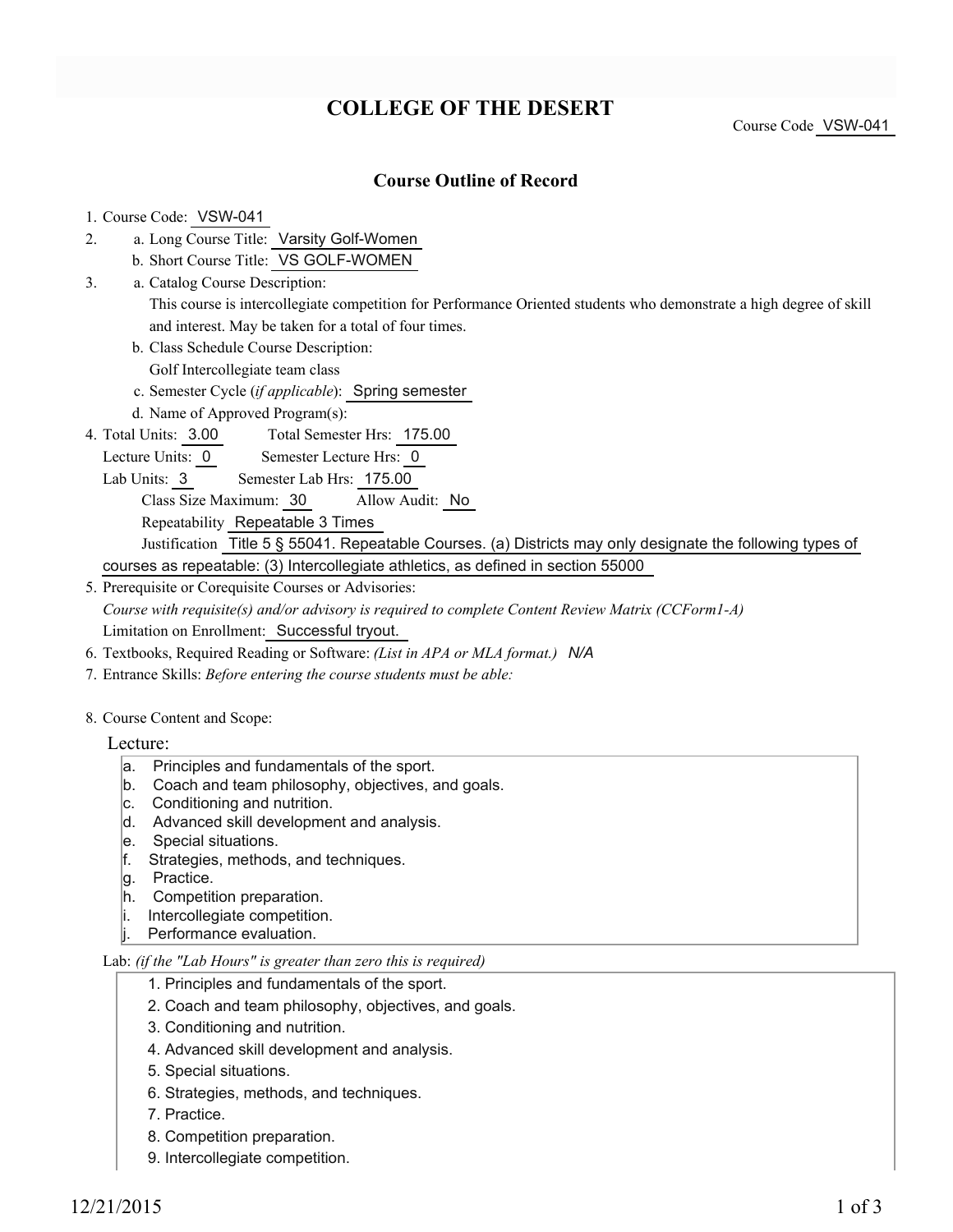- 10. Performance evaluation.
- 9. Course Student Learning Outcomes:
	- 1. Execute the fundamental skills of varsity community college women's golf.
	- 2. Cite and apply the rules of community college women's golf.
	- 3. Understand and apply eligibility/academic standards for women's collegiate athletics.
	- 4. Develop physical fitness.
- 10. Course Objectives: Upon completion of this course, students will be able to:
	- a. Demonstrate potential to achieve skills at the level necessary to participate in intercollegiate athletics.
	- b. Maintain physical conditioning and training at the intercollegiate level.
	- c. Practice safety and injury prevention.
	- d. Understand the rules and strategies of the sport.
	- e. Exhibit character, sportsmanship and loyalty.

f. Assume responsibility.

- g. Maintain the academic standards necessary for participation in intercollegiate athletics and to attain educational goals.
- h. Identify and understand the dangers of substance abuse.
- Methods of Instruction: *(Integration: Elements should validate parallel course outline elements)* 11.
	- a. Demonstration, Repetition/Practice
		- b. Discussion

Other Methods:

Video Analysis (Team/Individual/Opponents)

- 12. Assignments: (List samples of specific activities/assignments students are expected to complete both in and outside of class.) In Class Hours: 180.00
	- Outside Class Hours: 0

-

a. In-class Assignments

b. Out-of-class Assignments

a. Intercollegiate Competition b. Review of Practice/Contest Videos c. Analysis of Intercollegiate and Professional Competition d. Upkeep of Notebook e. Assigned Reading f. Travel to Competition

- 13. Methods of Evaluating Student Progress: The student will demonstrate proficiency by:
	- Presentations/student demonstration observations
- 14. Methods of Evaluating: Additional Assesment Information:

Non-Computational Problem-Solving Intercollegiate Performance

15. Need/Purpose/Rationale -- All courses must meet one or more CCC missions.

PO-GE C5 – Personal Growth and Development

 Interact with individuals and within groups with integrity and awareness of others' opinions, feelings, and values.

IO - Personal and Professional Development Develop realistic goals.

16. Comparable Transfer Course

| <b>University System</b> | Campus | Course Number | <b>Course Title</b> | <b>Catalog Year</b> |
|--------------------------|--------|---------------|---------------------|---------------------|
|                          |        |               |                     |                     |